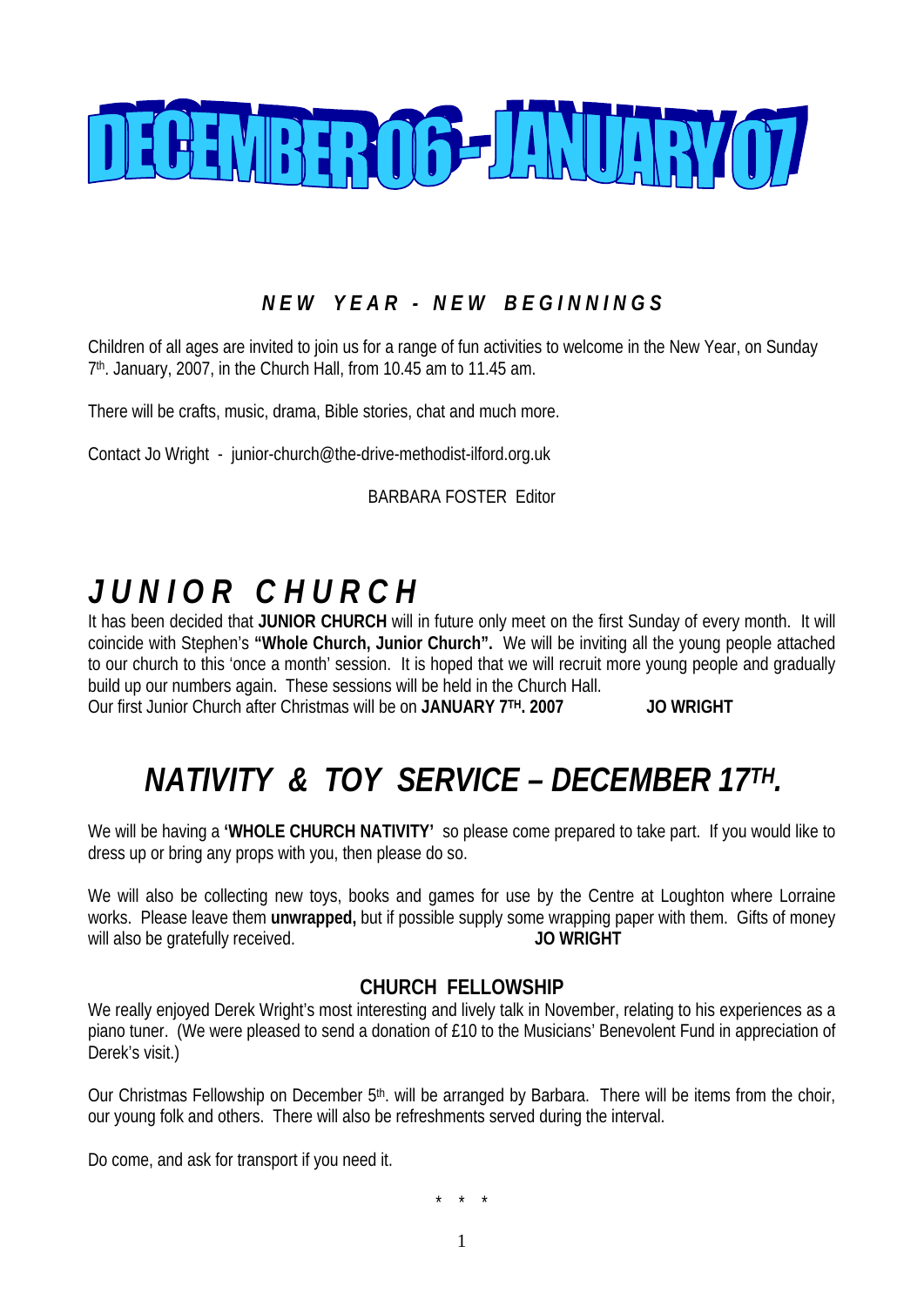# *THE TUESDAY MEETING 2007*

| January 16  | No meeting                                                        |
|-------------|-------------------------------------------------------------------|
| January 23  | Study and Devotions led by Stephen Normanton                      |
| January 30  | Study and Devotions led by Stephen Normanton                      |
| February 6  | Church Fellowship - Susan Ruckes with "Have you seen this place?" |
| February 13 | Visitors from the Mosque (to be confirmed)                        |
| February 20 | No meeting                                                        |
| February 21 | ASH WEDNESDAY Service at St. Andrew's                             |
| February 27 | Start of Lenten Studies at The Drive                              |

### **CHRISTMAS CARDS**

As we did last year, we invite each member of our congregation to write a card to the whole congregation, which will then be displayed on a board in the vestibule. We will not have a posting box at the back of the church, but of course feel free to hand cards to individuals in church, or send them in the usual way! \* \* \*

#### PETER MITCHELL writes:

*"As I am going to Australia on 26th November until early in the new year, taking in two of the Test Matches, I will not be sending Christmas Cards this year. I would therefore like to wish everyone a Happy Christmas and would appreciate friends not sending cards to me. Peter Mitchell"* 

We hope that you will enjoy your Christmas Dinner on the beach in glorious sunshine, Peter!

### **Y O U R P R A Y E R S**

Many churches have prayer boards where anyone can place a note asking to be remembered in your prayers - asking us to share their joys and sorrows, worries and concerns. Such a board has been prepared for our new church entrance and all members are invited to use it both for their requests and to support others.

In practical terms, there is a supply of post-its and pens for your use. You are asked to date your request. Requests will be kept up-to-date by removing slips from the board after two weeks unless there is a special or long-term need.

\* \* \*

# JMA

Eleven young people were awarded certificates and badges in recognition of the money they had collected during the year for JMA. They were:

Charlotte Alder, Thea Garner, Rochelle Inbakumar, Keana Kwake-Safo, Robert and Susannah Normanton, Jenny and Martin Runeckles, Lorna, David and Timothy Wright. Robert and Martin have both 'retired' this year after collecting for many years. Thank you to both of them.

The total amount raised throughout the year was £684 and my thanks go to everyone who contributed to achieve this splendid result. This figure included £224 raised at the Beetle Drive in March which was dedicated to the JMA challenge of raising £15,000 to go towards a much needed medical centre in the earthquake region in Pakistan. At the JMA service on 19<sup>th</sup> November we had hoped to hear first hand of the progress of this project and how our money had been used. It was all arranged for Stephen to telephone Bishop Sammy Azariah of the Diocese of Raiwind during the service. Unfortunately, he was not able to get through and on Monday had a very apologetic e-mail from Bishop Sammy to say there had been a breakdown in the telephone system at that time. However, from the Methodist Children website we do know that, although not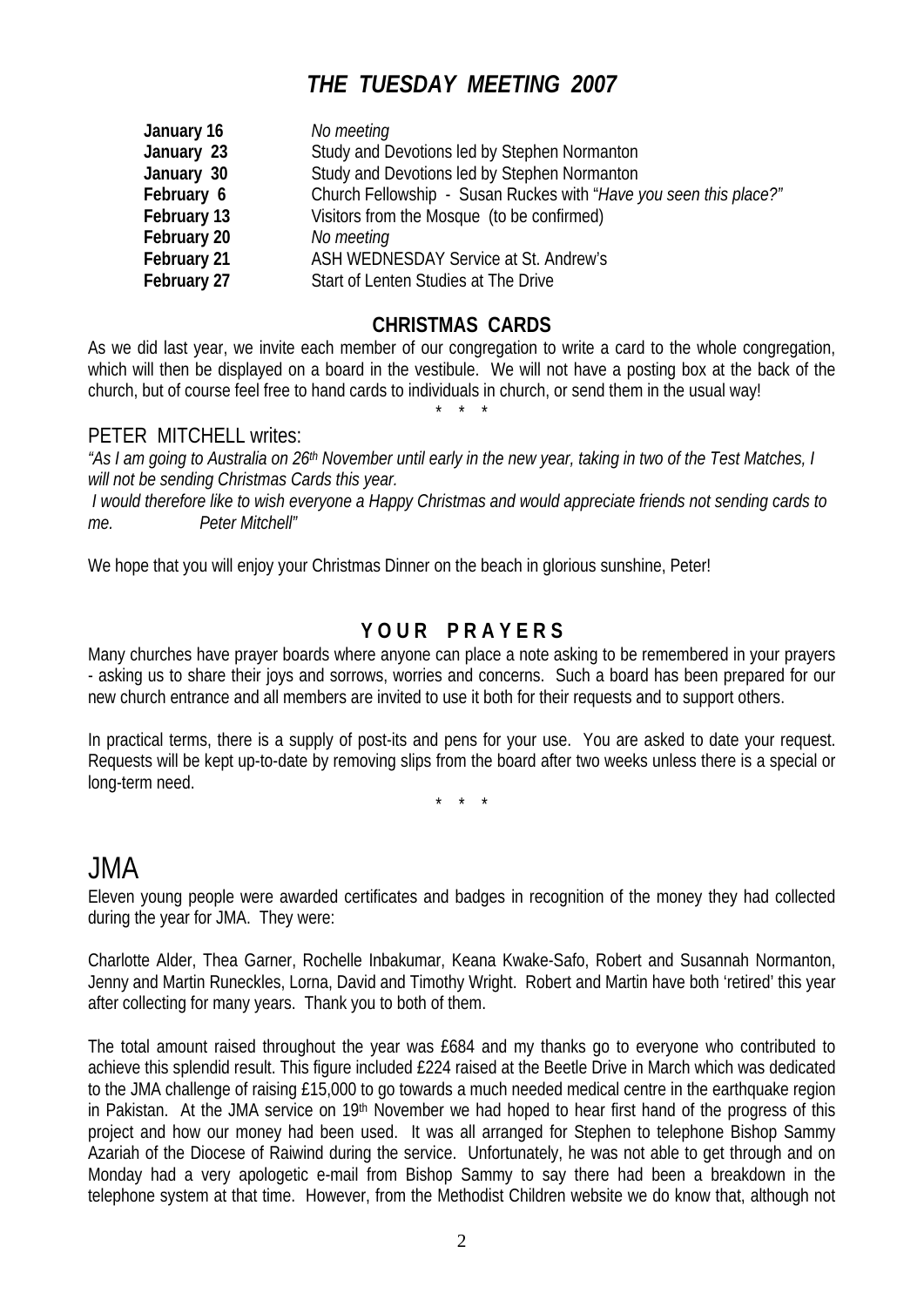completed yet, the land for the centre has been acquired and building work is well under way. Doctors and nurses have also started working in the area.

JMA have taken up a new challenge for next year which we will support at our next Beetle Drive – watch this space! **DIANE FOSTER** 

\* \* \*

## *C H R I S T M A S C H U R C H L U N C H*

The Lunch will take place on Thursday 21st. December at 1 pm in the Hall. Coffee will be served between 12 noon and 12.45 pm in the Parlour. The lunch will cost £3, and anyone wishing to come should see Catherine as soon as possible.

Names and money for the January lunch will be collected after Christmas.

# *M I NC E P I E S W A N T E D!*

As usual, we would like to serve home-made mince pies after our Carol Service on Sunday evening 24th. December at 6.30 pm. If you can make some, please put your name on the list at the back of the church, by **SUNDAY 17TH DECEMBER** and bring the mince pies to the Parlour Kitchen before the service. Thank you. CATERING COMMITTEE

**\* \* \*** 

### **WATCHNIGHT SERVICES on DECEMBER 31ST.,**

will be held at **Barking** (Refreshments at 10.00 pm & Worship at 11.00 pm) and at **Barkingside** (service at 11.00 pm) EVERYONE IS INVITED

\* \* \*

# **P R O P E R T Y M A T T E R S**

### DEVELOPMENT

At the recent JMA service the congregation indicated its support for the further development work proposed as part of our 5 year plan. Although the final decision rests with the Church Council it is good to know that we have support for the proposals. In summary, the scheme is as follows:

- Upgrade the path from the new entrance round and across the front. Paths to match those constructed during the main development. Also to improve the lighting
- Renew the chain link fence
- External redecoration of both buildings
- Refurbish the two toilets adjacent to the Parlour kitchen
- Re surface the car park. (bay markings to include a Disabled bay)
- Convert the central lobby (old Hall entrance) into storage by bricking up the external doorway and remodelling the interior doors
- Make the Hall kitchen doorway compliant with DDA regulations
- Lower the threshold of the Cranbrook Room exit into the Pre School play area

Whilst we have referred to a Phase II development the above work is nowhere near the scale or complexity of the Development successfully completed in 2004. However, the work is expected to cost around £55k. Funding the scheme will be a further challenge and we will again have to apply to external Trusts. We are also hopeful that we will receive some financial support from the Circuit and Central Methodist sources. However, we will need to evidence our own financial commitment. The good news is that we have a surplus of 5k from the 2004 Development. The Development Fund will therefore remain open and we are hopeful that through a combination of fund raising events, support from User groups and individuals that we will be able to raise £25k.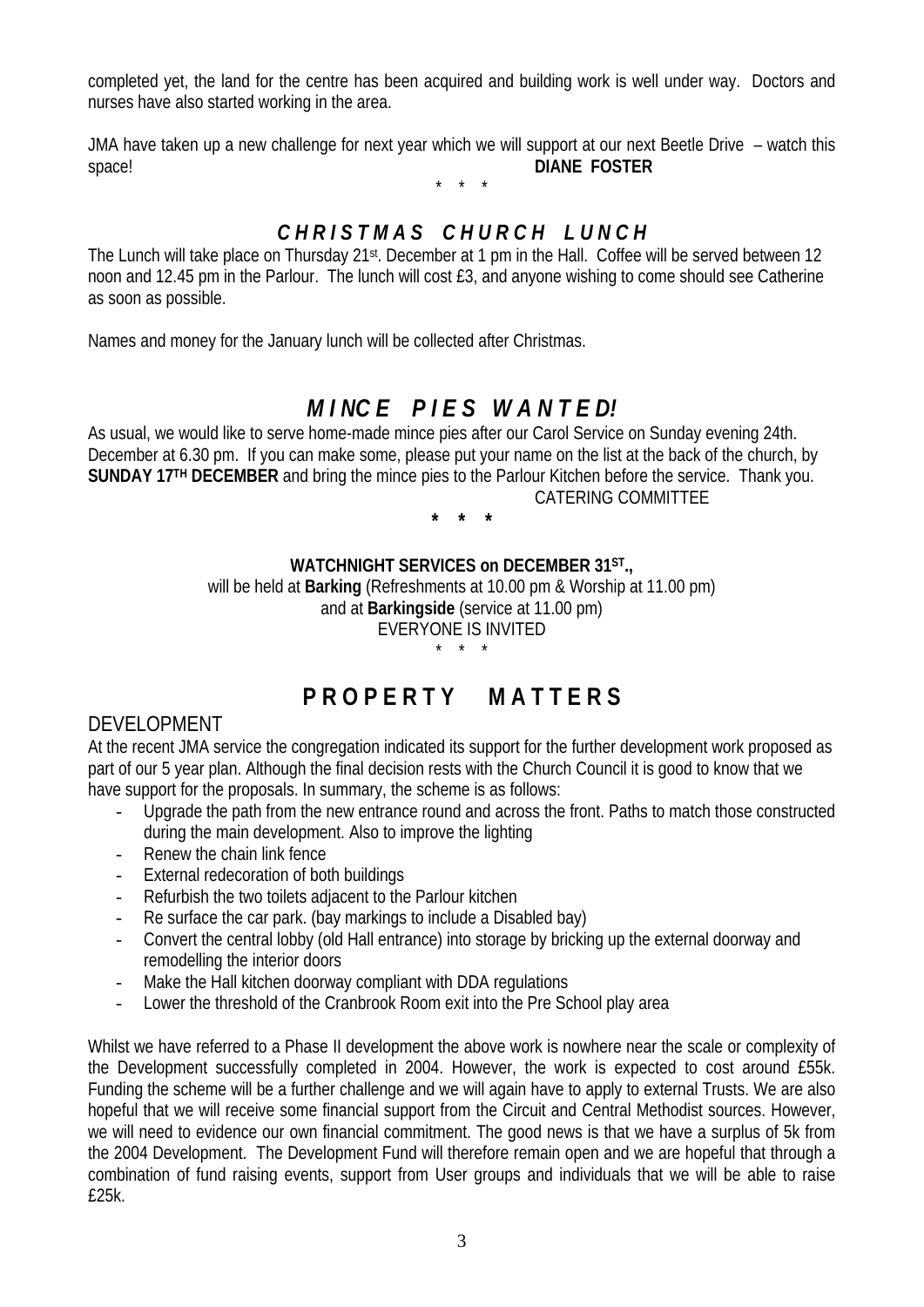### **INSURANCE**

The Methodist Insurance Co who insure our buildings have recently undertaken a review of the premises. There are a number of requirements that the Property Committee will need to consider, however one of the requirements is that we must not store tables in the passageway near the Choir Vestry. The tables have therefore been moved into the Parlour. Please do not store the tables in the passageway.

#### **HEATING**

With the colder months now with us and given the recent rise in gas prices I would ask for everyone's cooperation to ensure that the heating is as efficient as possible. A few things that we can do:

- Please advise John Fordree if your group is not going to meet
- Keep doors closed rather than propped open
- Church door stewards please put the overhead heaters on above both entrances (this actually saves fuel because it reduces the heat loss from the Church)

#### **WORK MORNING**

I was very grateful to those who supported the work/gardening morning last month. However, I have to express disappointment that there was not greater support, particularly having made a special appeal in the newsletter. When the Development Committee designed the landscaping scheme we thought very carefully about the garden. We considered planting a no maintenance garden (the sort you see around Tesco car parks), but felt that the Church would enjoy a more attractive garden with flowers. We felt that we would be able to garner support for two or three gardening mornings each year to maintain the beds. We will need to have one or two work/gardening mornings in the spring and I will try to get the dates agreed and published as early as possible. The contract of the set of the set of the set of the set of the set of the set of the set of the set of the set of the set of the set of the set of the set of the set of the set of the set of the set of

# **A MATTER FOR CONCERN**

When I presented the Accounts for the year to 31<sup>st</sup> August 2006 I had to report that overall there was a short fall of income over expenditure of £1775. A deficit of this size is in itself not a matter for great concern but the trends are.

The freewill offerings have remained relatively static over recent years whereas expenses have risen dramatically. The circuit assessment which is the money we have to pay to the circuit to cover the ministers salaries, national insurance, pension contributions, and other circuit expenses will for the year 2007 be £24900 against freewill offerings of a budgeted figure of £23000 .There are other expenses charged against the

Church which are of a more general nature but if these are added to the assessment I am sorry to report that this results in an expected deficit of £3900.

As regards the property side the increase in rents as a result of greater use of our premises following the redevelopment and careful husbandry have covered the material increase in the costs of heating, lighting, cleaning, etc. so that this area should break even. Overall however the Church is anticipating a deficit of about £4000 for the current year which is a matter for concern.

The solution lies in the giving by members and friends so I am urging every one to look again at their weekly or regular giving to see if we cannot cover this deficit and so keep us all in a healthy financial position.

**PETER FOSTER** Treasurer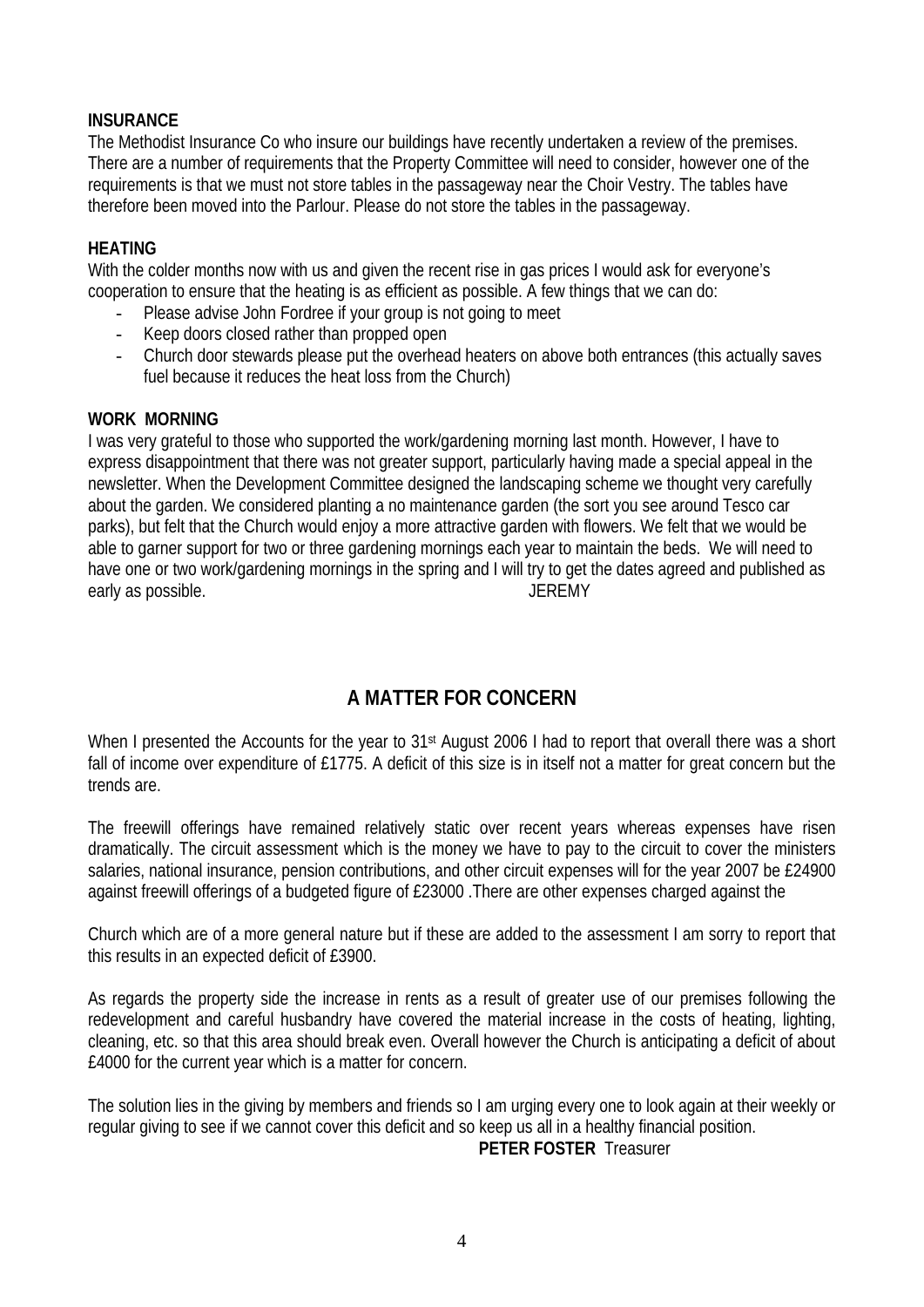# NCH Slides Evening

I'm not usually able to attend the annual NCH Slides Evening for one reason or another, but this year I was free on October 28th so I jumped in my (new!) car and drove up to church, and am I pleased that I made the effort! If you have never been to one of these events, you may imagine a whole evening of looking at other people's holiday snaps – and yes, there were some, but all well worth watching and with an interesting story behind them. Ian and Anne did wonders for the Australian tourist industry with their pictures alone. But we were also treated to collections of photographs that told no particular story; they were just beautiful images in their own right. We certainly have some very talented photographic artists amongst us, and with the wonders of modern technology to enhance and display the pictures, it made for a fascinating evening's viewing. Add to that the delicious array of cakes and savouries provided by the Sayers family (worth the trip on their own!), and the fact that the whole evening raised money for NCH – well, I'm wondering why the room wasn't packed out. Never mind, we enjoyed ourselves, and you could too – keep the date free in October 2007 and come and see for yourself! Andrew Taylor

### **WOMEN'S NETWORK AREA 1. EVENT**

Peter Sharp and I attended this event at Westminster Central Hall on Saturday 18th. November. The theme was "New Beginnings". Area 1 includes the Channel Islands, Southampton, East Anglia, South East Bedfordshire, Essex and Hertfordshire and "New London" which comprises Sectors 1,2 and 3. Representatives came from all of these, including a coach from Clacton. Various well-known speakers developed the theme of "New Beginnings", and the well-chosen hymns were led by the Walworth Choir.

The offertory was dedicated to "Pellegrino delle Terra" – The Pilgrims of the earth. This project, based in the old quarter of Palermo in Sicily, is working with women who have been trafficked from Africa into the sex trade, and offers hope and practical help in many different ways. The project has encouraged, equipped and enabled 110 women to a new life and freedom. SUSAN RUCKES

*Susan tells me that she and Peter enjoyed their lunch and afternoon tea in the Central Hall's Wesley Café, which was kept open after the usual 4 pm closing time!*  $\qquad \qquad$  Editor

## **THE WELCOME CENTRE**

This is a "DROP-IN" Centre, for socially isolated people, and is run by the High Road Baptist Church. The Communion collection will be taken in support of this charity on Sunday 14<sup>th</sup> January.

\* \* \*

# *T H E D R I V E W E B S I T E*

Recently Mike Seviour, Andrew Taylor and I have started work on developing a Church Website. As well as providing information about Church life it will be another means by which we can attract more people into the church. The monthly Newsletter and weekly notices will continue to be the main means of communication within the church but the website will provide us with the potential to reach a much larger number of people.

#### **What will be on the website?**

The website is in the very earliest stages of its development but we envisage that it might include an edited version of the newsletter including a 'Message from the Minister', details of services, information on Church organisations, a map, contact details and a virtual tour of the Church. Central to the website will be a focus on prayer, worship and our Christian faith.

#### **Getting involved**

We would like members of the Church to contribute items for the website. For example *original* prayers or poetry, favourite Bible passages or hymns with an explanation as to why it is important or its meaning, discussion items on topical issues, personal statements of faith, reports on church events etc. Contributions on the history of The Drive Church, Eastern Avenue and Cranbrook Park would also be welcome.

Many people just use the internet to browse so it is important to keep all items relatively brief and we will need to comply with copyright rules. The website managers will select items for publication and reserve the right to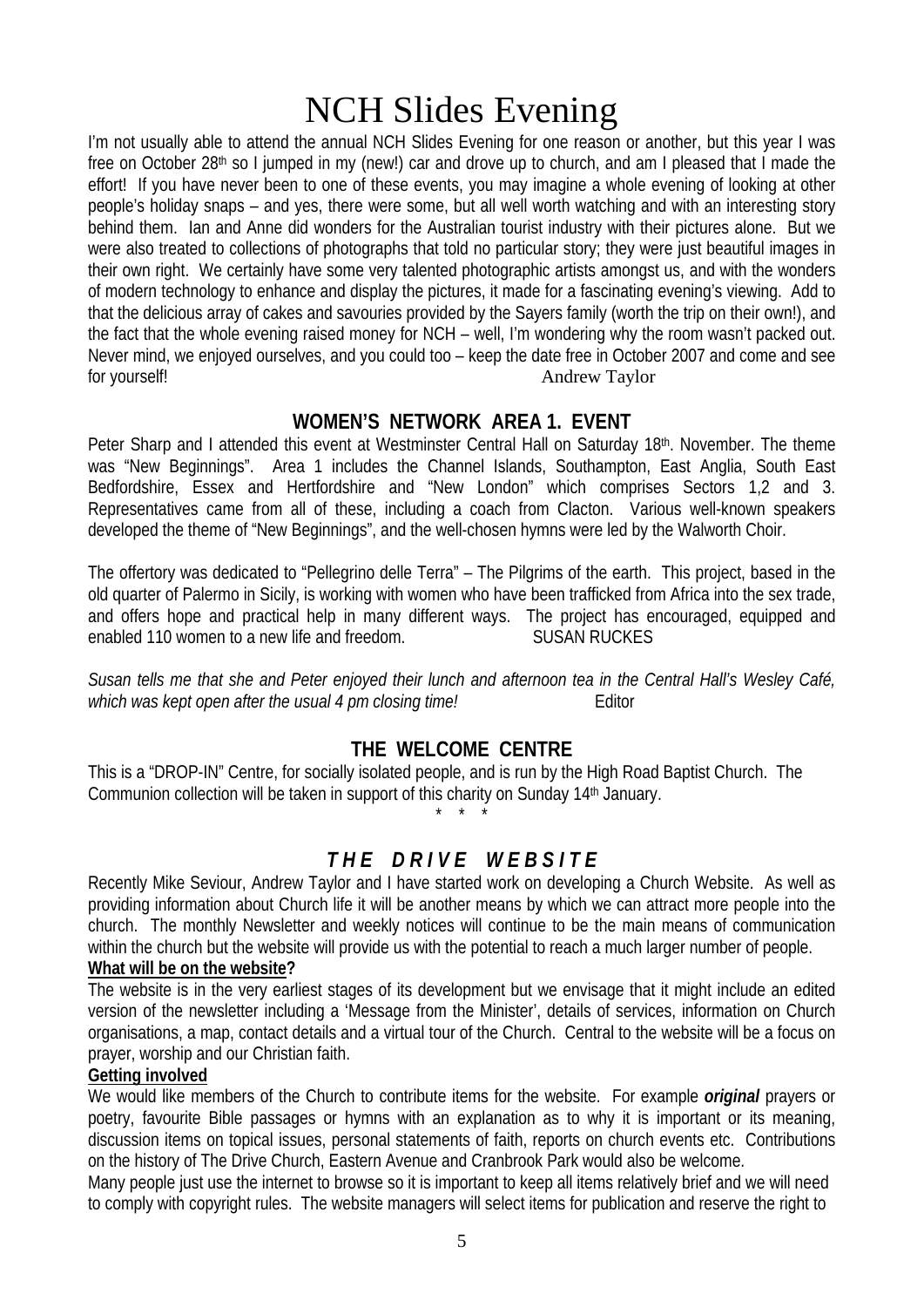edit all items. Personal information such as addresses, telephone numbers and email addresses will not be included on the website without permission. Contributions for the website can be handed to any member of the team.

It will be several months before the website is ready to 'go live' but we will display some of the pages in due course **ANNE WARDEN** 

\* \* \*

## *R E D B R I D G E N I G H T S H E L T E R*

We have received quite a lot of information to do with the Night Shelter - far too much to print in our Newsletter. I thought that the paragraphs below are the right ones to bring to our notice this Christmas-time. The rest is available for you to read on the table at the back of the church.

#### *"CHRISTMAS IS COMING*

*Christmas starts almost as early in Redbridge Night Shelter as it does in Harrods. We have a small committee of staff and Trustees whose members co-ordinate all the activity which is needed to make sure all our guests have a really good Christmas with us. There are a number of ways our supporters can help with this.* 

*The Volunteer Co-ordinator is looking for volunteers who are willing to cover a shift over the extra days we are open and, in particular, for people who will cook. Present giving at around midday on Christmas Day is a special time and we need people who are willing to come and share this time with our guests. We also need people who will come in and organise some entertainment - card games, competitions and the like – throughout the holiday period. Do get in touch with Deborah at the Shelter if you can help.* 

*We need to find presents for all our guests, some practical, some things which are fun or which can be consumed – for example, chocolate, cigarettes, perfumes. Volunteers to sort and wrap up the presents would be very welcome. Please contact Emma at the Shelter if you have anything to donate or if you can help sort, wrap and so on.* 

*We hope to have our traditional Carol Service at 6.30 pm on Christmas Eve. This is a highlight of the Shelter Christmas. The guests have just arrived, full of expectation and knowing that they will not have to face the streets again for two whole days and nights. All volunteers, supporters and friends of the Night Shelter are invited and the atmosphere is as warm and welcoming as anything you could find in the whole of the Borough. We sing lots of familiar carols, with guests choosing their favourites, and we hear the Christmas message. Afterwards we have fruit cup and mince pies – and we all feel Christmas has begun. Do come along and share this special time with us* 

*Christmas can be a sad and lonely time for people who for one reason or another, are homeless and while we know we cannot take away all the pain which many of our guests feel about their circumstances, we hope that they will feel the*  warmth of our care and concern for them and be able to look to the New Year with courage and hope. DIANA ROXBURGH - Vice Chairman

#### **The VALENTINES SINGERS with the SPECTRUM SINGERS' YOUTH CHOIR**

#### **CHRISTMAS CONCERT - Saturday 16th December at 7:30 pm**

**Come and enjoy an evening of seasonal music with carols for choir and audience. Mince pies and sherry or a soft drink included!** 

**Barnardo's Church, Tanners Lane, Barkingside - Tickets £8, £7(seniors), £3(students, benefit holders) available from Andrew Taylor**  Visit our website – www.valentinesingers.org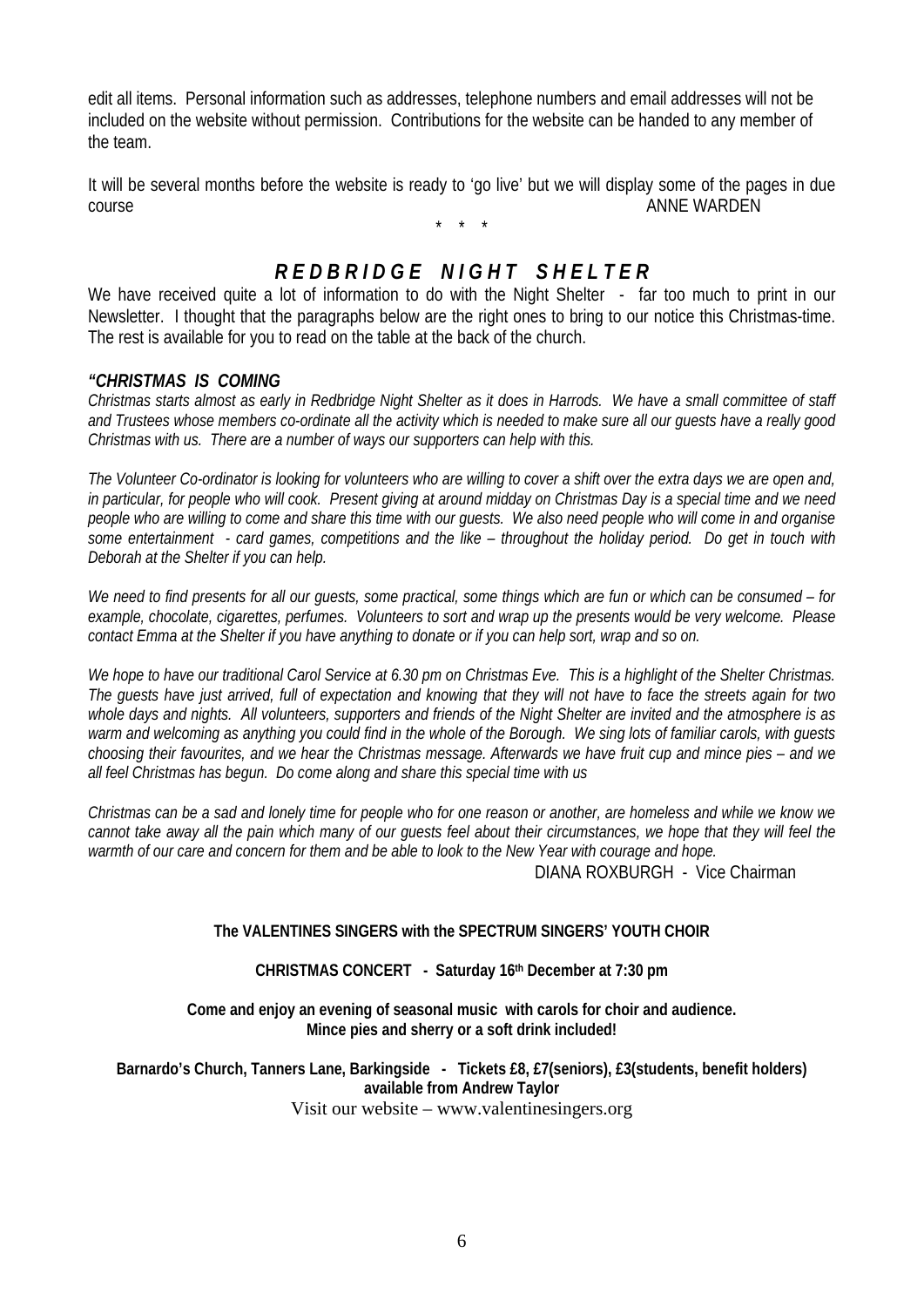## **DID WE SING YOUR FAVOURITE HYMNS?**

Here is the list of hymns from Hymns & Psalms which we sang in the year September 05 to August 06.

### HYMNS SUNG THREE TIMES-

| 173 | My song is love unknown |
|-----|-------------------------|
|-----|-------------------------|

- 264\* Jesus, the name high over all
- 267\* Love divine, all loves excelling
- 300\* Father, whose everlasting grace
- 326 There's a spirit in the air
- 455 Christ is the world's light
- 463 To God be the glory
- 476 Lord, thy word abideth
- 504\* O heavenly king, look down from above
- 559 What a friend we have in Jesus
- 578 This is the day
- 673 Dear Lord and father of mankind

39 hymns were sung twice and a further 135 hymns were sung once, (lists can be supplied on request) leaving 636 which were not used at all.

The hymns above marked \* are by Charles Wesley, the tercentenary of whose birth is 2007, which is being marked by many celebrations up and down the country, including our own at **The Drive on Sunday July 1st at 6.30pm**, joined we hope, by people from other churches in the Circuit. More about that later.

I have heard of one Circuit in which all the preachers are asked to choose one hymn written by Charles Wesley and to say why it has been chosen, for each of the services they conduct in 2007.

Last year I listed a few hymns not sung, which I thought were worth using, three of which were chosen this year! I will list a few more, hoping our preachers might be moved to use them.

- *337* O Lord of heaven and earth and sea *(the only harvest hymn I know which specifically mentions Jesus Christ.)*
- 343 God in his love for us lent us this planet
- 399 Almighty Father, who dost give
- 428 There is no moment of my life
- 439 I'll praise my maker, while I've breath
- 519 Father of heaven, whose love profound

Now that our own Drive Song Book is in regular use, next year's lists will include songs from that book.

As last year, my thanks are due to Mike Seviour, who collated my lists, saving me much laborious work.

FRANK SAYERS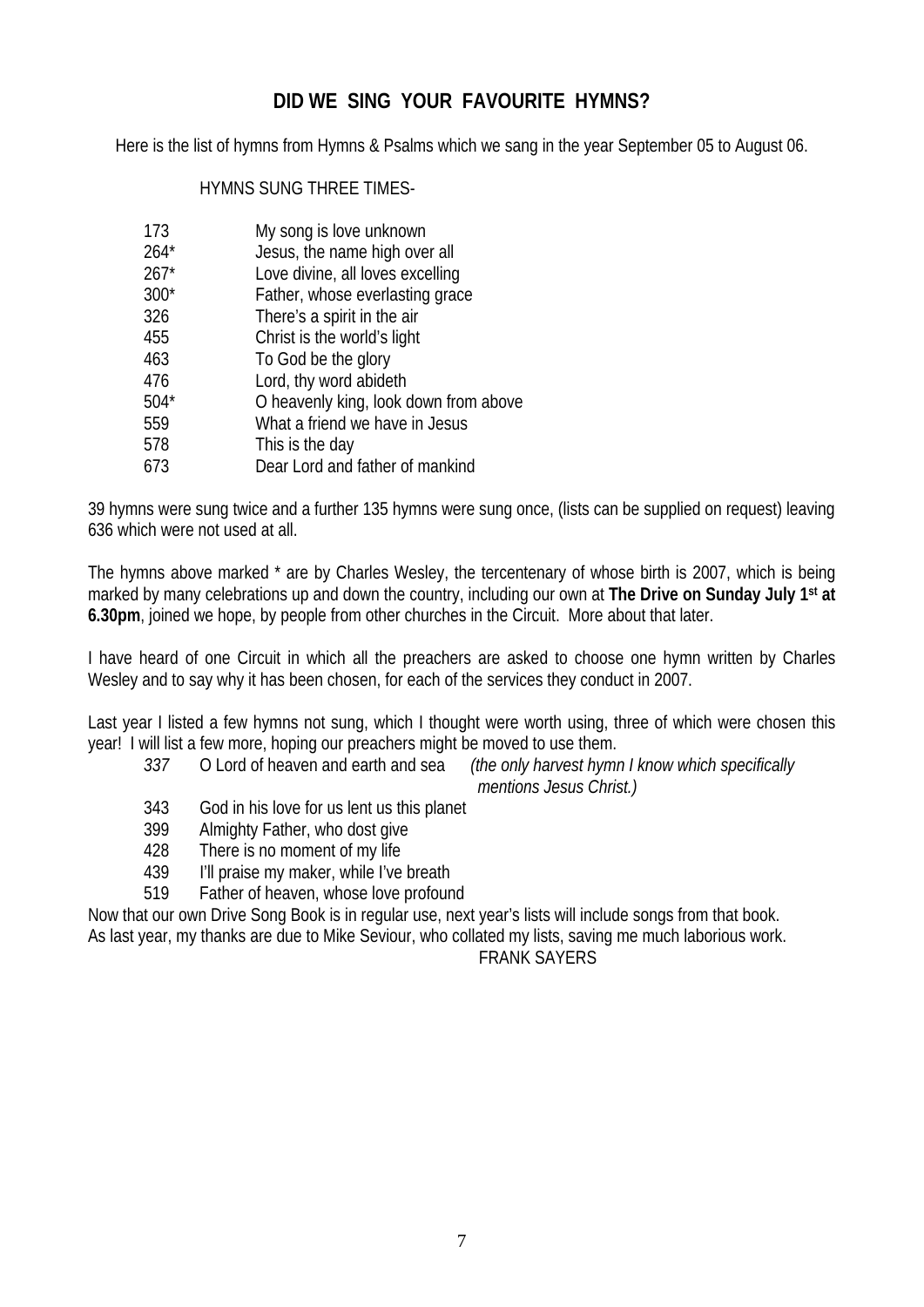### Sing to the Lord, all the world! Worship the Lord with joy; come before him with happy songs! *Psalm 100*

I often wonder where my love of music comes from. Is it genetic? Well, ask my Mum and Dad about that one! My grandfather was certainly a very useful party pianist – he could play most of the popular tunes of the day by ear. Or is it my experience of music-making when I was younger? I'm lucky that I was brought up in Redbridge when music tuition was available to all at little cost. We all learned to play the recorder at school, and from that followed clarinet and piano lessons, and playing in wind bands and orchestras. I went to Germany with the Redbridge Youth Orchestra and my first experience of the Royal Albert Hall was as a performer in the 1980 schools' choral festival.

So is my musical ability a result of nurture or nature? Well the answer as usual has to be a bit of both. And while I could fill this newsletter with an eloquent discourse on what's good and bad about music education in this country today, I want to point to one childhood experience that I'm sure had a lasting effect – singing hymns in church.

Methodists are traditionally regarded as good singers ("Born in song" as H&P 486 puts it), and locally the congregation at the Drive was reckoned to be particularly strong in the vocal department. I can remember four-part singing in the congregation as well as in the choir. Almost everyone enjoys a "good sing" on a Sunday morning and people always have an opinion about the hymns and songs that we sing. In most of our services, the ones where we do not follow a liturgy from the service book, singing is the main visible and audible contribution to worship that the congregation has.

So it makes me think what impression our singing gives to a visitor to our church today. We have spent much time and effort in making our buildings more accessible and welcoming, and we always do a good job in making everyone feel personally welcome and at ease before and after the service. But would a visitor listening to us singing be convinced that we are worshipping the Lord with joy and coming before him with happy songs?

I know that numbers in the congregation are not what they used to be, but that is not a reason to let the singing be lack-lustre. There are some things we can all do to improve the sound we make together, all common-sense and easy to achieve.

#### **As your family Lord, see us here**

Sit closer together. Being scattered around a large space is not the ideal way to encourage communal singing!

#### **Stand up, stand up for Jesus**

Stand up with the choir as soon as the organ or piano playover begins so that you are ready to sing.

#### **Open, Lord, mine inward ear**

Listen to the playover on the organ or piano. It reminds you of the tune, and should indicate the style and tempo of the hymn or song.

#### **Breathe on me breath of God**

Take a good deep breath at the beginning of each verse, and usually at the end of each line.

#### **I lift my eyes**

Hold your book and head up and sing forwards, not at your feet!

### **O happy day**

Open your mouth and look cheerful! Smiling does actually lift the sound, as well as improving your chances of being on TV if you're ever at a Songs of Praise recording.

And a word about new hymns and songs – they were all new once! Some new tunes are hard to pick up first time, but I always think what congregations must have made of tunes such as Repton (Dear Lord and Father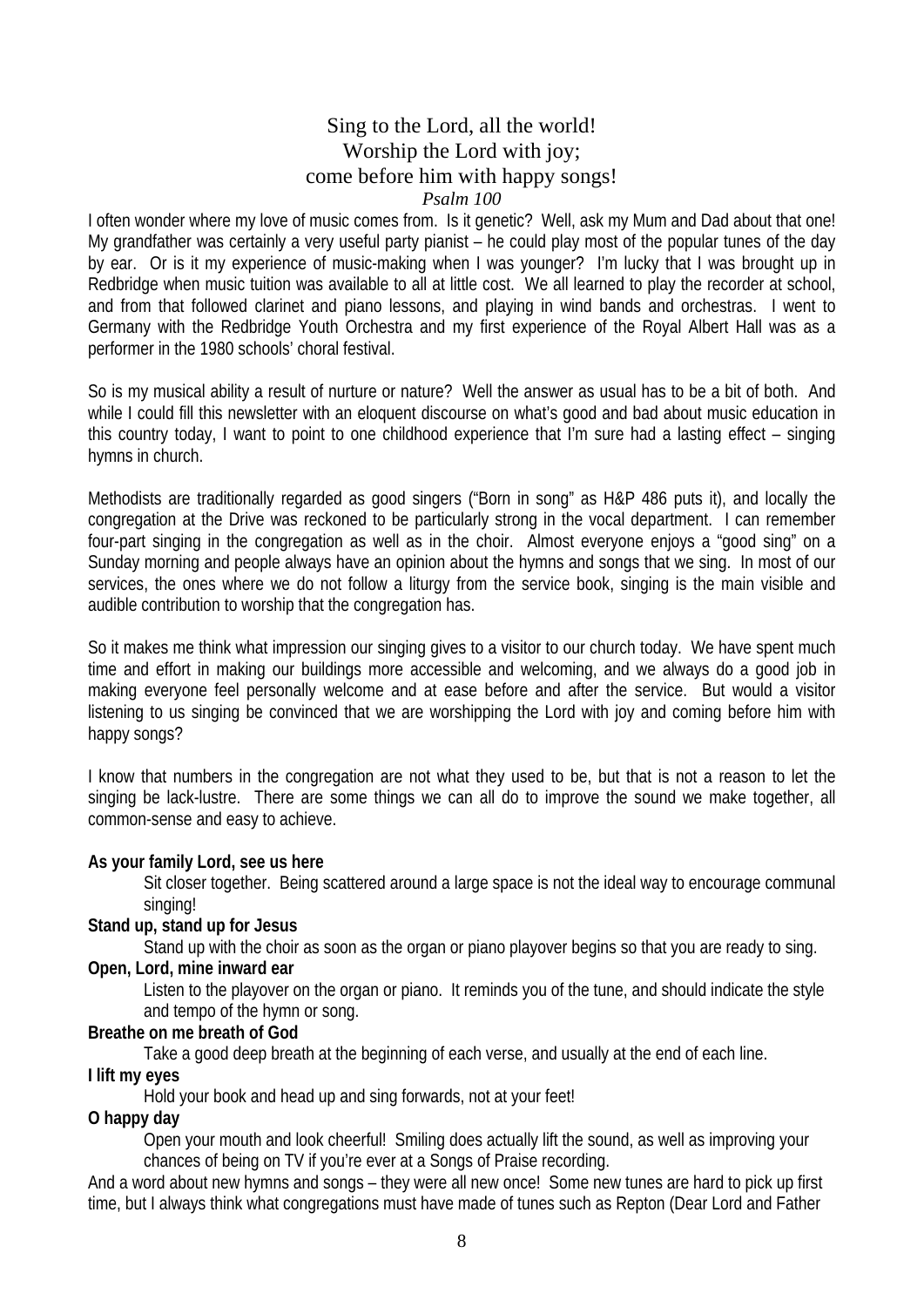of mankind), Down Ampney (Come down O Love Divine) or Love Unknown (My song is love unknown) when they were first sung – none of these are easy "four-square" tunes, but all are now among the best-loved hymns of all time. So even if a new song is less familiar, all of the above still applies.<br>That's what I think. How about you? **ANDREW** That's what I think. How about you? **ANDREW TAYLOR**

# **CHURCH BARN DANCE**

SATURDAY 10<sup>TH</sup> FEBRUARY 2007 7.00pm - 10.30pm. Book the date now. Tickets available in January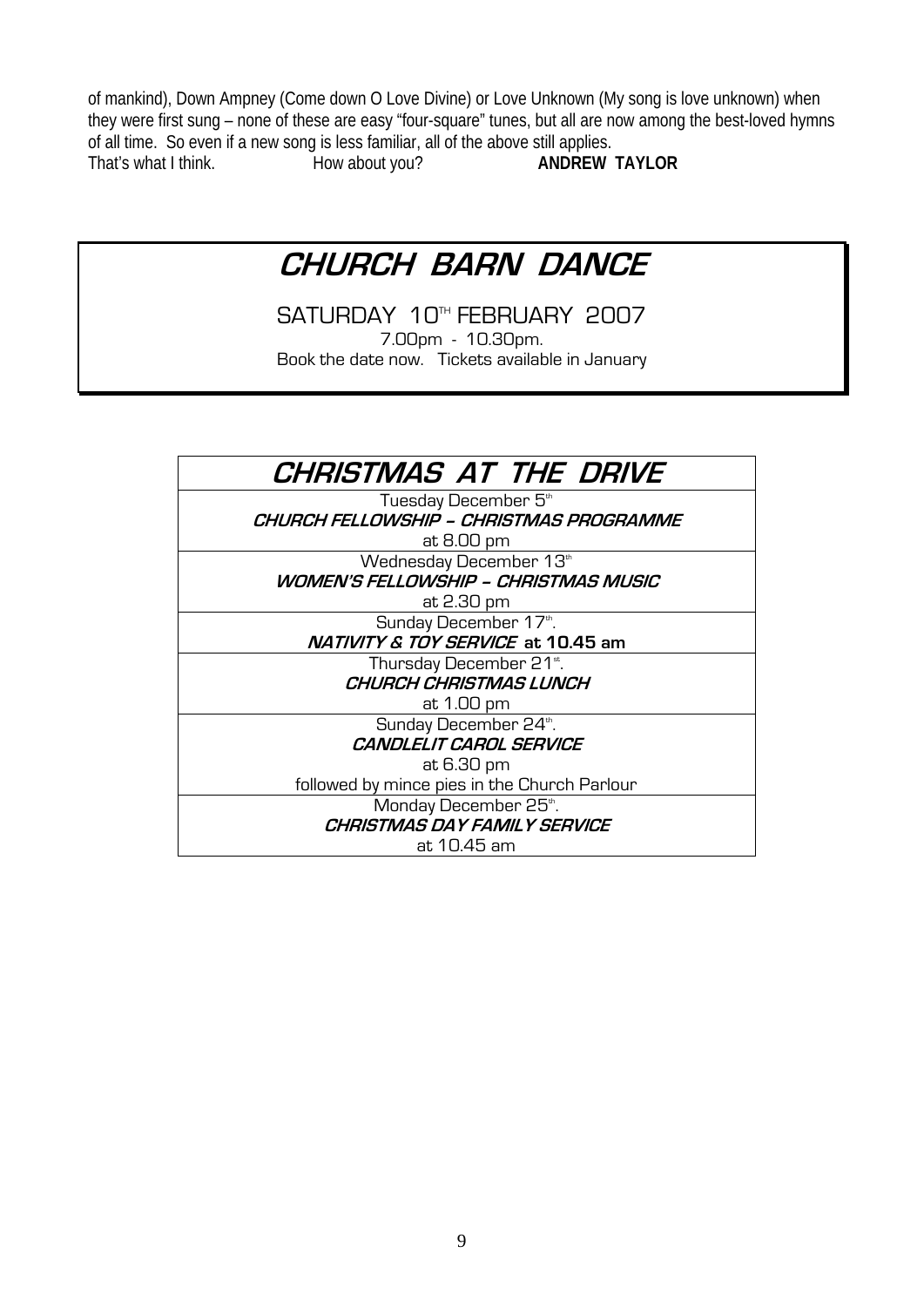



### **AN ADVENT PRAYER**

As Christmas approaches, give us a share of that divine simplicity enjoyed by Elizabeth and Zachariah, Mary and Joseph, and unnamed country folk, who encountered angels and believed the Good News and recognised Christ among them. From "Cloth for the Cradle"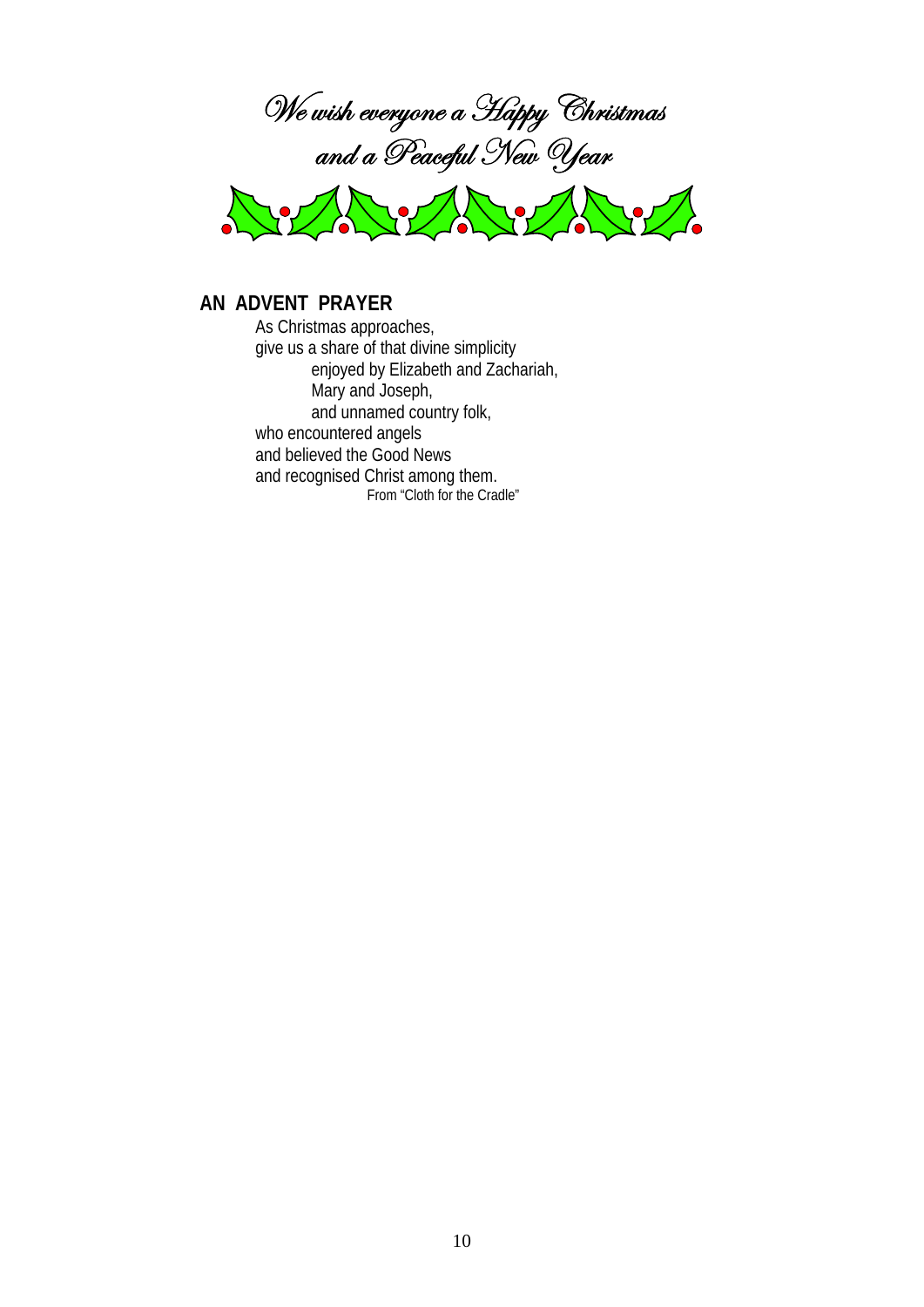### **D E C E M B E R 2 0 0 6 D I A R Y**

| SUN 3               |  | $10.45$ am        | ADVENT <sub>1</sub><br>ADVENT CAROL SERVICE - Mrs. PHILIPPA NORMANTON<br>[No Evening Service]                                      |  |
|---------------------|--|-------------------|------------------------------------------------------------------------------------------------------------------------------------|--|
| TUES 5              |  | 8.00 pm           | Church Fellowship - Christmas Programme see page 3                                                                                 |  |
| WED 6               |  | $2.30 \text{ pm}$ | Women's Fellowship - Rev. Stephen Normanton                                                                                        |  |
| THUR 7              |  | 8.30 pm           | <b>Choir Practice</b>                                                                                                              |  |
| <b>SUN 10</b>       |  | 10.45 am          | <b>ADVENT 2</b><br><b>Rev. STEPHEN NORMANTON</b>                                                                                   |  |
| WED 13              |  | $2.30 \text{ pm}$ | Women's Fellowship - Christmas music with Frank Sayers                                                                             |  |
| THUR 14             |  | 8.30 pm           | <b>Choir Practice</b>                                                                                                              |  |
| <b>SUN 17</b>       |  | 10.45 am          | <b>ADVENT 3</b><br><b>NATIVITY &amp; TOY SERVICE - REV. MICHAEL MOON</b>                                                           |  |
| THUR 21             |  | 1.00 pm           | Church Christmas Lunch - see page 4                                                                                                |  |
| <b>SUN 24</b>       |  | 10.45 am          | <b>CHRISTMAS EVE</b><br>Rev. STEPHEN NORMANTON - FAMILY COMMUNION -<br>Collection at Communion for Redbridge Night Shelter         |  |
|                     |  | 6.30 pm           | <b>CANDLELIT CAROL SERVICE &amp; CHRISTMAS STORIES with Rev. S. NORMANTON</b>                                                      |  |
| <b>MON 25</b>       |  | 10.45 am          | <b>CHRISTMAS DAY</b><br><b>CHRISTMAS FAMILY SERVICE - Rev. STEPHEN NORMANTON</b>                                                   |  |
| <b>SUN 31</b>       |  | 10.45 am          | Dr. LEELA KNIGHT                                                                                                                   |  |
| <b>JANUARY 2007</b> |  |                   |                                                                                                                                    |  |
| THUR 4              |  | 8.00 pm           | Church Life Committee                                                                                                              |  |
| SUN <sub>7</sub>    |  | $10.45$ am        | <b>Mr. JOHN NICHOLLS</b><br>10.45 am - 11.45 am NEW BEGINNINGS in the Church Hall see page 2 & 3<br>[No Evening Service]           |  |
| WED 10              |  | $2.30$ pm         | Women's Fellowship - Rev. Stephen Normanton                                                                                        |  |
| <b>SUN 14</b>       |  | 10.45 am          | <b>COVENANT SERVICE &amp; COMMUNION with Rev. STEPHEN NORMANTON</b><br>Collection at Communion for The Welcome Centre - see page 6 |  |
| WED 17              |  | 2.30 pm           | Women's Fellowship                                                                                                                 |  |
| <b>SUN 21</b>       |  | 10.45 am          | <b>Mrs. BERYL VAUGHAN</b>                                                                                                          |  |
| TUES 23             |  | 1.00 pm           | Church Lunch                                                                                                                       |  |
| WED 24              |  | 2.30 pm           | Women's Fellowship                                                                                                                 |  |
| <b>SUN 28</b>       |  | 10.45 am          | <b>Rev. STEPHEN NORMANTON</b>                                                                                                      |  |

# **WILL YOU PLEASE LET BARBARA FOSTER HAVE ITEMS FOR THE FEBRUARY 2007 NEWSLETTER BY**  SUNDAY JANUARY 14th.